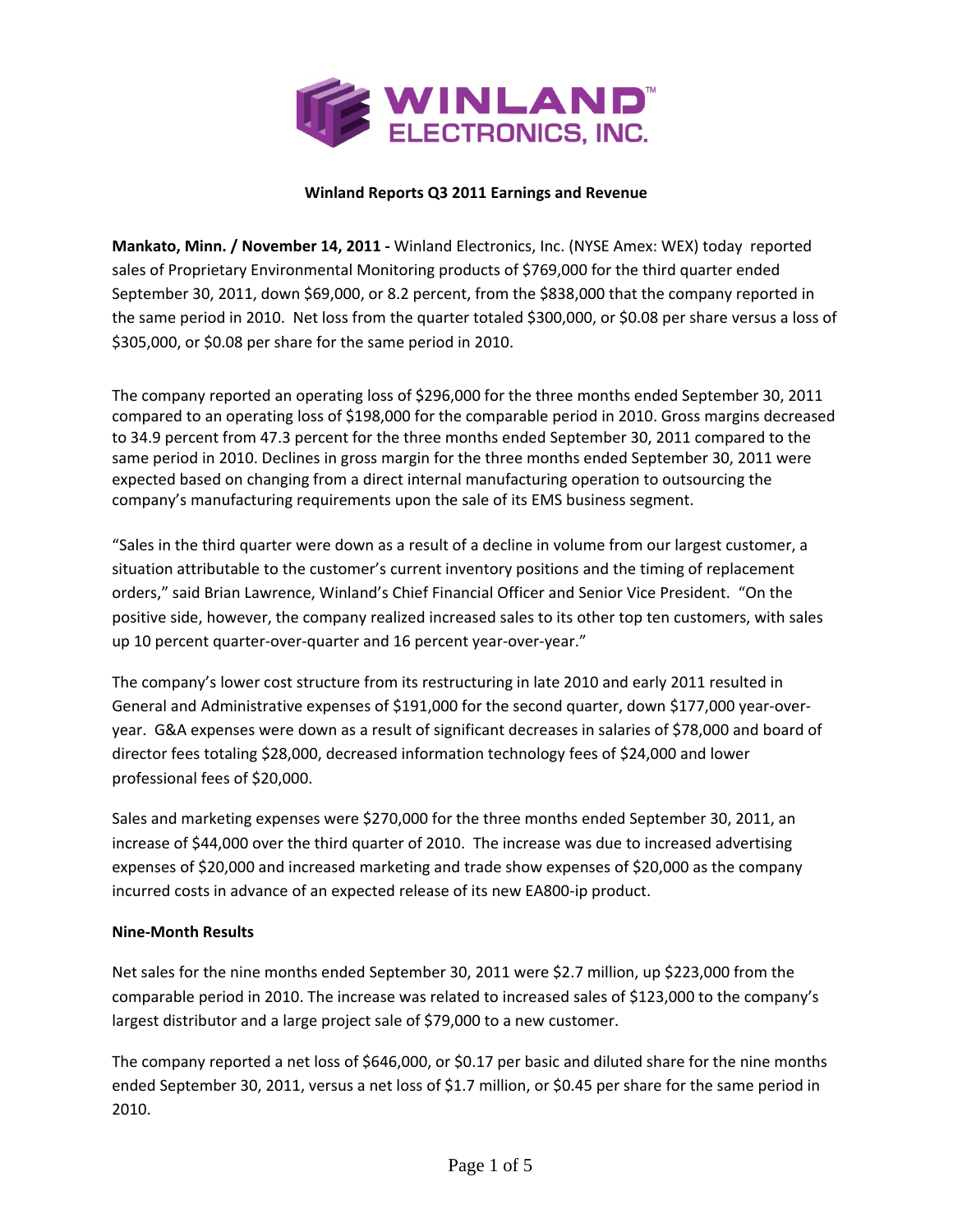For the nine months ended September 30, 2011, the company reported an operating loss of \$707,000 compared to an operating loss of \$1.0 million for the same period in 2010. Gross margins decreased to 32.6 percent from 43.1 percent for the nine months ended September 30, 2011 compared to the same period in 2010.

General and Administrative expenses were \$693,000 in the first nine months of 2011, down from \$1.3 million in the same period in 2010. The decline in expense was primarily related to decreased salaries expenses of \$332,000, decreased professional fees of \$80,000, decreased information technology fees of \$77,000, decreased audit fees of \$75,000 and decreased financial advisor fees of \$67,000, partially offset by \$44,000 of increased bank fees related to non‐recurring financing fees.

For the nine months ended September 30, 2011, sales and marketing expenses were \$736,000, up \$44,000 compared to the same period in 2010. The increase was attributable to increased salary expenses of \$22,000 and increased marketing and trade show expenses of \$12,000, partially offset by decreased information technology fees of \$27,000.

"We are disappointed in the softening in total sales, but recognize that this was primarily attributable to one customer," Mr. Lawrence said. "Our sales momentum within our broader customer base continues to build, and we're encouraged our new EnviroAlert EA800‐ip will provide increased sales which will positively affect our results as we enter 2012."

Going forward, press releases regarding the company's financial results will be posted on the Company's website and will be communicated when available.

## **About Winland Electronics**

Winland Electronics, Inc. (www.winland.com), is an industry leader of critical condition monitoring devices. Products including EnviroAlert, WaterBug, TempAlert, Vehicle Alert and more are designed in‐ house to monitor critical conditions for industries including health/medical, grocery/food service, commercial/industrial, as well as agriculture and residential. Proudly made in the USA, Winland products are compatible with any hard wire or wireless alarm system and are available through distribution worldwide. Headquartered in Mankato, MN, Winland trades on the NYSE Amex Exchange under the symbol WEX.

CONTACT: Brian Lawrence Tony Carideo CFO & Senior Vice President The Carideo Group, Inc. (507) 625‐7231 (612) 317‐2881

# **Cautionary Statements**

Certain statements contained in this press release and other written and oral statements made from time to time by the company do not relate strictly to historical or current facts. As such, they are considered forward‐looking statements, which provide current expectations or forecasts of future events. The statements included in this release with respect to the following matters are forward looking statements; (i) that the company's sales momentum within its broader customer base continues to build; and (ii) that the EnviroAlert EA800‐ip will provide increased sales which will positively affect the company's results as it enters 2012. These statements involves risks and uncertainties, known and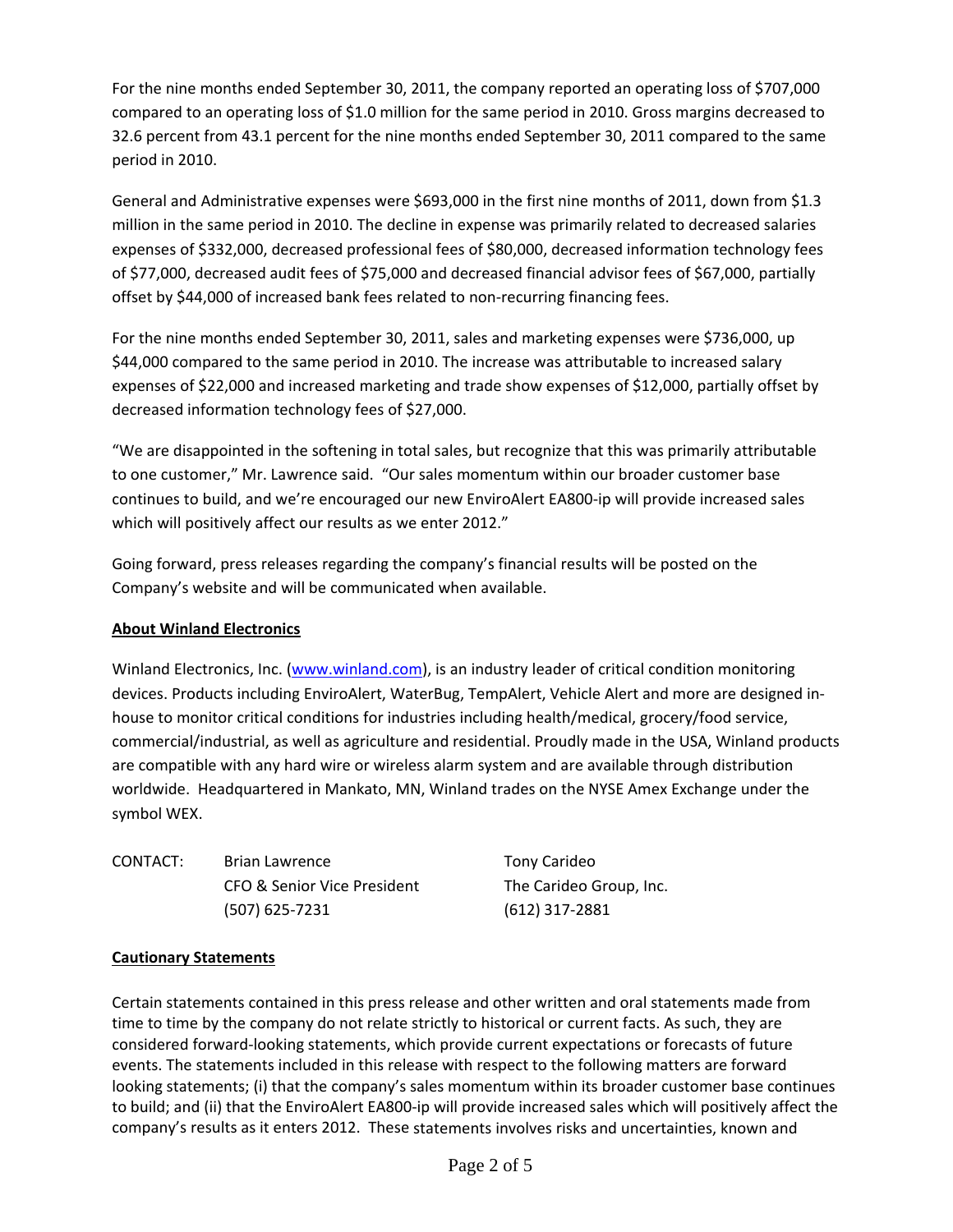unknown, including among other risks that (i) the company's sales momentum within its broader customer base does continue to build; (ii) the company will recognize increased sales due to the EA800‐ ip, and (iii) the company's results will be positively affected. Consequently, no forward‐looking statement can be guaranteed and actual results may vary materially.

## **WINLAND ELECTRONICS, INC. CONDENSED STATEMENTS OF OPERATIONS**

(In Thousands, Except Share and Per Share Data)

(Unaudited)

|                                                           | For the Three Months Ended |                  |                 |        | For the Nine Months Ended |        |               |                          |
|-----------------------------------------------------------|----------------------------|------------------|-----------------|--------|---------------------------|--------|---------------|--------------------------|
|                                                           | Setember 30,               |                  |                 |        |                           |        | September 30, |                          |
|                                                           |                            | 2011             |                 | 2010   |                           | 2011   |               | 2010                     |
| Net sales                                                 | \$                         | 769              | $\overline{\$}$ | 838    | \$                        | 2,673  | \$            | 2,450                    |
| Cost of sales                                             |                            | 501              |                 | 442    |                           | 1,801  |               | 1,395                    |
| Gross profit                                              |                            | 268              |                 | 396    |                           | 872    |               | 1,055                    |
| Operating expenses:                                       |                            |                  |                 |        |                           |        |               |                          |
| General and administrative                                |                            | 191              |                 | 368    |                           | 693    |               | 1,339                    |
| Sales and marketing                                       |                            | 270              |                 | 226    |                           | 736    |               | 736                      |
| Research and development                                  |                            | 103              |                 |        |                           | 150    |               | $\overline{\phantom{a}}$ |
|                                                           |                            | 564              |                 | 594    |                           | 1,579  |               | 2,075                    |
| <b>Operating loss</b>                                     |                            | (296)            |                 | (198)  |                           | (707)  |               | (1,020)                  |
| Other income (expenses):                                  |                            |                  |                 |        |                           |        |               |                          |
| Interest expense                                          |                            | (6)              |                 | (19)   |                           | (45)   |               | (31)                     |
| Other, net                                                |                            | $\boldsymbol{2}$ |                 | (9)    |                           | 17     |               | (10)                     |
|                                                           |                            | (4)              |                 | (38)   |                           | (28)   |               | (78)                     |
| Loss from continuing operations before income taxes       |                            | (300)            |                 | (236)  |                           | (735)  |               | (1,098)                  |
| Income tax benefit (expense)                              |                            |                  |                 | 89     |                           | (9)    |               | 87                       |
| Loss from continuing operations                           |                            | (300)            |                 | (147)  |                           | (744)  |               | (1,011)                  |
| Gain (loss) from discontinued operations, net of tax      |                            | $\blacksquare$   |                 | (158)  |                           | 98     |               | (656)                    |
| <b>Net loss</b>                                           | -\$                        | (300)            | \$.             | (305)  | \$                        | (646)  | \$            | (1,667)                  |
| Loss per common share data:                               |                            |                  |                 |        |                           |        |               |                          |
| Basic and diluted                                         | \$                         | (0.08)           | \$              | (0.08) | \$                        | (0.17) | \$            | (0.45)                   |
| Loss from continuing operations per common share data:    |                            |                  |                 |        |                           |        |               |                          |
| Basic and diluted                                         | \$                         | (0.08)           | \$              | (0.04) | \$                        | (0.20) | \$            | (0.27)                   |
| Gain (loss) from discontinued operations per common share |                            |                  |                 |        |                           |        |               |                          |
| data:                                                     |                            |                  |                 |        |                           |        |               |                          |
| Basic and diluted                                         | \$                         |                  | \$              | (0.04) | \$                        | 0.03   | \$            | (0.18)                   |
| Weighted-average number of common shares outstanding:     |                            |                  |                 |        |                           |        |               |                          |
| Basic and diluted                                         | 3,701,630                  |                  | 3,699,230       |        | 3,700,848                 |        | 3,690,911     |                          |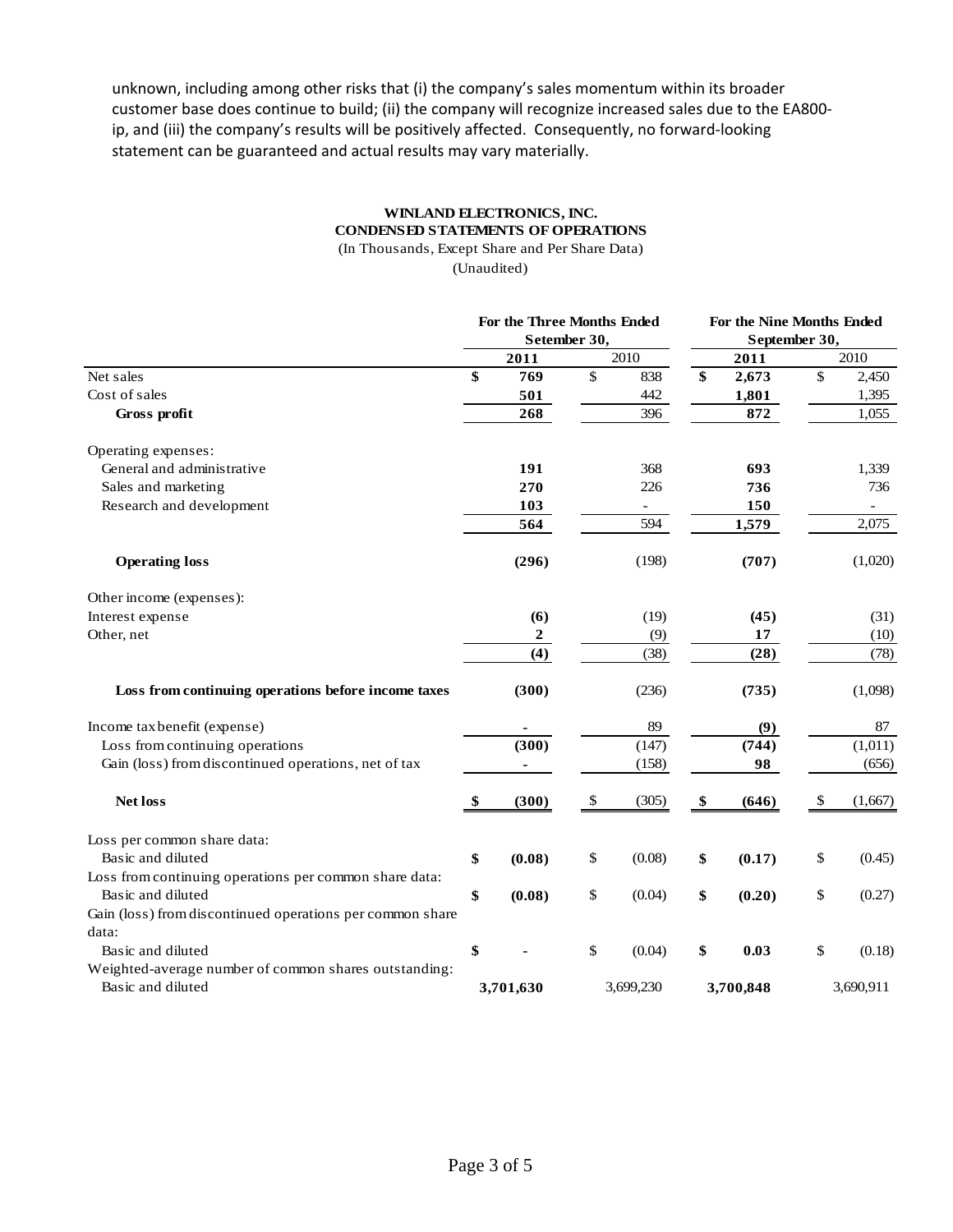## **WINLAND ELECTRONICS, INC.**

# **CONDENSED BALANCE SHEETS**

(In Thousands, Except Share Data)

|                                                                           |    | September   |              | December 31, |  |
|---------------------------------------------------------------------------|----|-------------|--------------|--------------|--|
| <b>ASSEIS</b>                                                             |    | 30,2011     | 2010         |              |  |
|                                                                           |    | (Unaudited) |              |              |  |
| <b>Current Assets</b>                                                     |    |             |              |              |  |
| Cash and cash equivalents                                                 | \$ | 1,598       | \$           | 318          |  |
| Accounts receivable, less allowance for doubtful                          |    |             |              |              |  |
| accounts of \$7 as of September 30, 2011 and \$10 as of December 31, 2010 |    | 402         |              | 547          |  |
| Receivable due from EMS asset sale                                        |    | 250         |              |              |  |
| Refundable income taxes                                                   |    |             |              | 277          |  |
| Inventories                                                               |    | 442         |              | 112          |  |
| Prepaid expenses and other assets                                         |    | 71          |              | 87           |  |
| Current assets of discontinued operations                                 |    | 157         |              | 4,649        |  |
| <b>Total current assets</b>                                               |    | 2,920       |              | 5,990        |  |
|                                                                           |    |             |              |              |  |
| Property and Equipment, at cost                                           |    |             |              |              |  |
| Property and equipment                                                    |    | 313         |              | 3,750        |  |
| Less accumulated depreciation and amortization                            |    | 235         |              | 1,447        |  |
| Net property and equipment                                                |    | 78          |              | 2,303        |  |
| Assets held for sale, net                                                 |    | 2,135       |              |              |  |
| Property and equipment of discontinued operations, net                    |    |             |              | 1,151        |  |
| <b>Total assets</b>                                                       | \$ | 5,133       | \$           | 9,444        |  |
| <b>LIABILITIES AND STOCKHOLDERS' EQUITY</b>                               |    |             |              |              |  |
| <b>Current Liabilities</b>                                                |    |             |              |              |  |
| Revolving line-of-credit                                                  | \$ |             | \$           | 1,249        |  |
| Current maturities of long-term debt                                      |    | 365         |              | 448          |  |
| Accounts payable                                                          |    | 473         |              | 381          |  |
| Other short-term tax liabilities                                          |    |             |              | 68           |  |
| Accrued liabilities:                                                      |    |             |              |              |  |
| Compensation                                                              |    | 135         |              | 410          |  |
| Other                                                                     |    | 23          |              | 35           |  |
| Current liabilities of discontinued operations                            |    | 60          |              | 2,084        |  |
| <b>Total current liabilities</b>                                          |    | 1,056       |              | 4,675        |  |
|                                                                           |    |             |              |              |  |
| <b>Long-Term Liabilities</b>                                              |    |             |              |              |  |
| Deferred revenue                                                          |    | 108         |              | 114          |  |
| Long-term liabilities of discontinued operations                          |    | ٠           |              | 29           |  |
| <b>Total long-term liabilities</b>                                        |    | <b>108</b>  |              | 143          |  |
| <b>Total liabilities</b>                                                  |    | 1,164       |              | 4,818        |  |
| <b>Stockholders' Equity</b>                                               |    |             |              |              |  |
| Common stock, par value \$0.01 per share; authorized 20,000,000 shares;   |    |             |              |              |  |
| issued and outstanding 3,701,630 as of September 30, 2011 and 3,699,230   |    |             |              |              |  |
| shares as of December 31, 2010                                            |    | 37          |              | 37           |  |
| Additional paid-in capital                                                |    | 5,014       |              | 5,025        |  |
| Accumulated deficit earnings                                              |    | (1,082)     |              | (436)        |  |
| <b>Total stockholders' equity</b>                                         |    | 3,969       |              | 4,626        |  |
| Total liabilities and stockholders' equity                                | \$ | 5,133       | $\mathbb{S}$ | 9,444        |  |